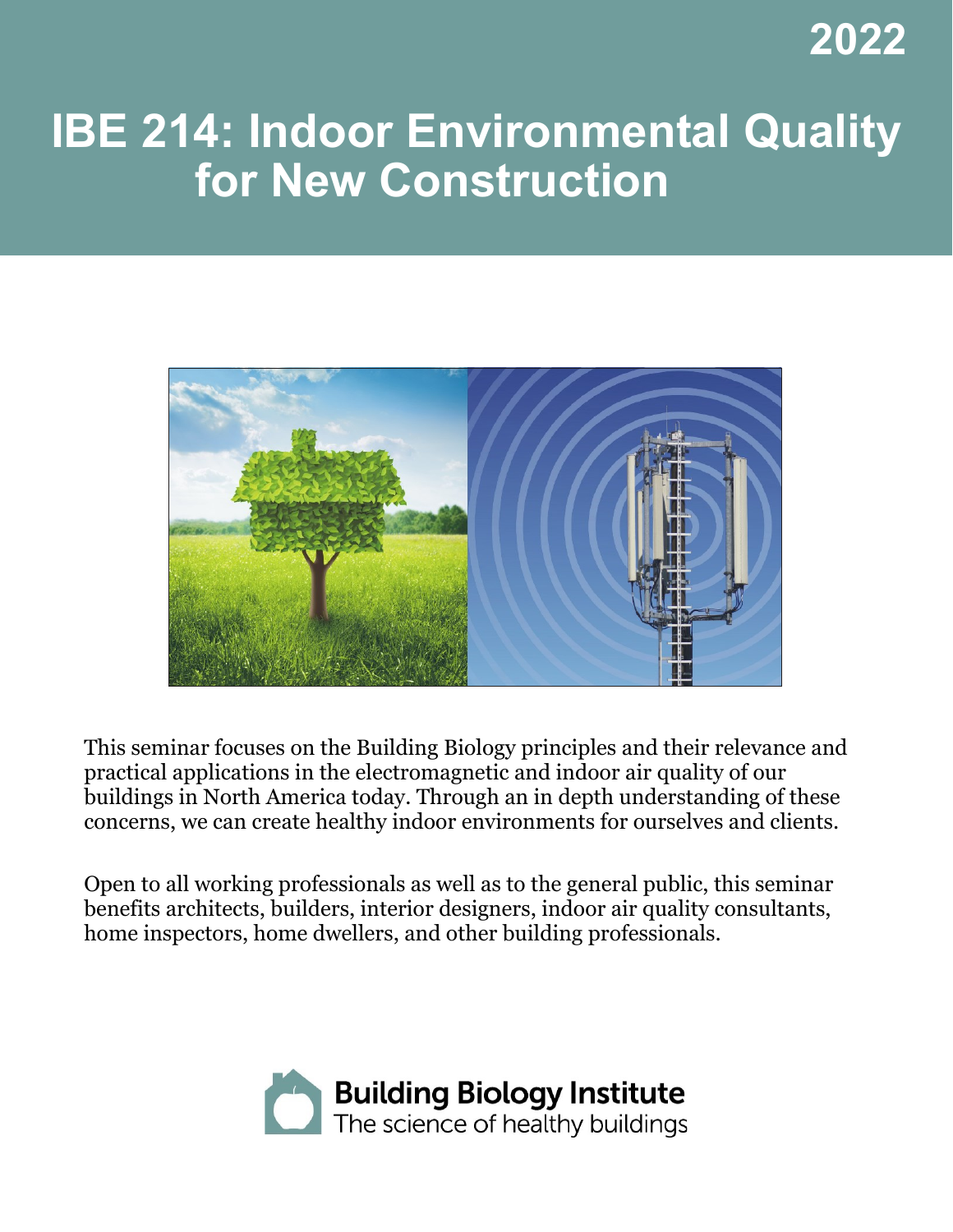#### **Seminar Syllabus: IBE 214**

## Table of Contents

| Contents                           |                |
|------------------------------------|----------------|
| <b>Cancellation Policy</b>         | 3              |
| <b>Extended Policy Stipulation</b> | 3              |
| Discrimination: Zero Tolerance     | 3              |
| Seminar Synopsis                   | $\overline{4}$ |
| <b>Seminar Objectives</b>          | $\overline{4}$ |
| Seminar Venue                      | $\overline{4}$ |
| Seminar Schedule                   | 5              |
| Meet Your Instructor               | 6              |

The Building Biology Institute (BBI) does not and shall not discriminate on the basis of race, color, religion (creed), gender, gender expression, age, national origin (ancestry), disability, marital status, sexual orientation, or military status, in any of its activities or operations. These activities refer to any and all interactions involving our potential or current students and our alumni; these operations include, but are not limited to, hiring and firing of staff, selection of volunteers and vendors, and provision of services. We have been and remain committed to providing an inclusive and welcoming environment for all.

BBI does however reserve the right to deny enrollment, whether first-time or continuing, of students it deems to present the risk of being or becoming disruptive of our program presentations, and/or a distraction for our students from what they have come to us to learn and experience.



Please direct all inquiries to: [outreach@buildingbiologyinstitute.org](mailto:outreach@buildingbiologyinstitute.org) • (866) 960-0333 Click [here](http://buildingbiologyinstitute.org/) for more information on Building Biology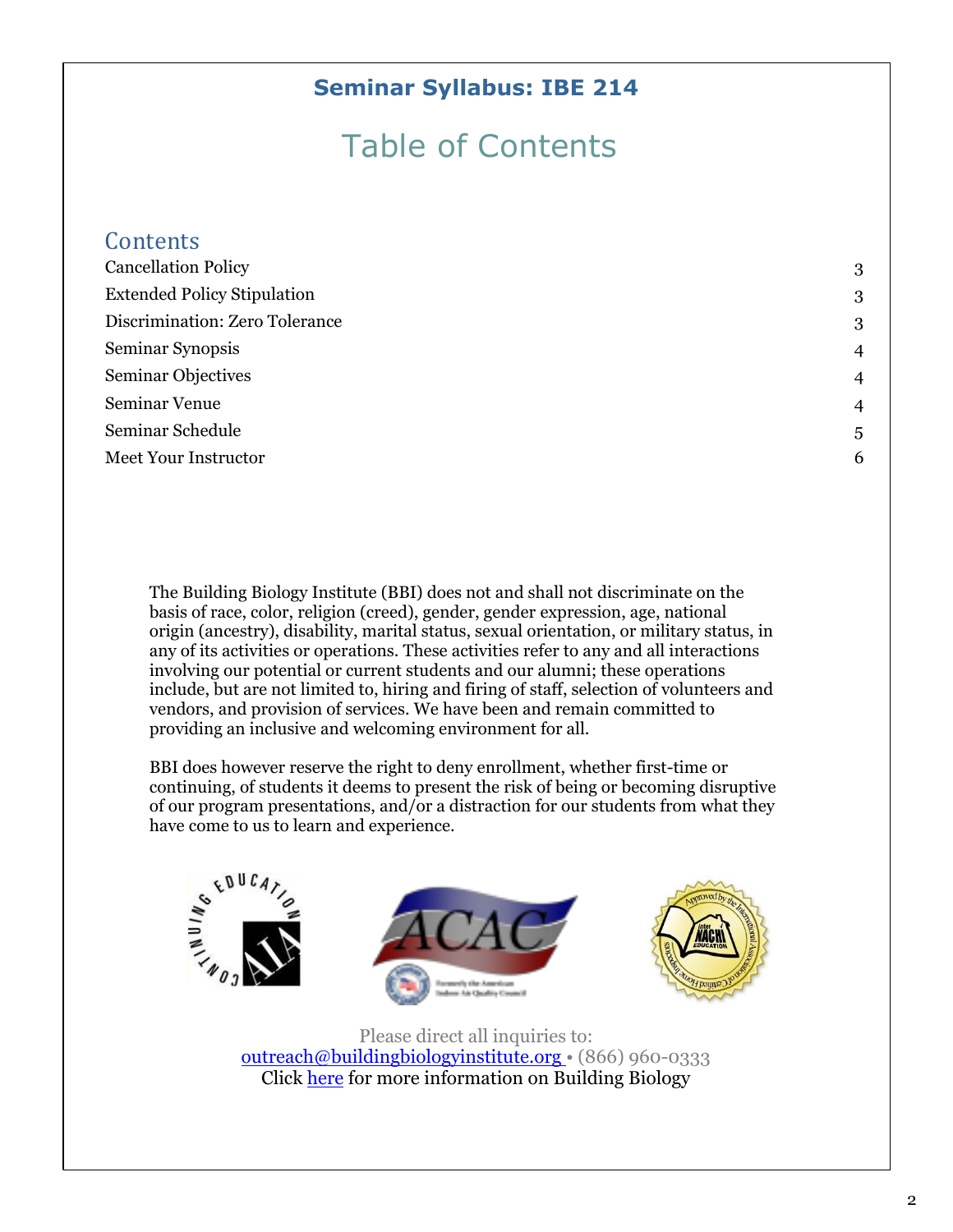#### **Seminar Syllabus: IBE 214**

## **Cancellation Policy**

<span id="page-2-0"></span>Seminar students who paid their tuition in full, and then cancel at least thirty (30) days before the first day of classes, will receive a tuition/tuition deposit refund in full (100%). Those who cancel less than thirty days out, but more than ten days out, and had paid their tuition in full, will receive a fifty percent refund; the amount they forfeited will be considered on deposit for one year, and may be applied toward any subsequent BBI event or online course. Those who cancel ten or fewer days out will not receive a refund, but their entire forfeited payment will be considered on deposit for one year

If a student cancels out of a seminar after having received a digital and/or hard-copy of that seminar's manual, and elects to apply their tuition credit to a seminar *other* than the one for which they cancelled out, their tuition credit will be reduced by the value (\$375.00 USD) of the course manual for the seminar out of which they cancelled.

## **Extended Policy Stipulation**

<span id="page-2-1"></span>BBI does not endorse products, methods, practices, services and/or business opportunities (hereafter referred to as "offerings") that are extraneous to BBI's policies, practices, and/or curriculum, regardless of whether they are vended/sponsored by our alumni, students, or by outside third parties or organizations.

This policy extends to our seminars, our biennial conference, and all other live or interactive events. And while participants in our events are not restricted by BBI from apprising their fellow participants of any offerings, regardless of whether they are or may be or may not be in conflict and/or in competition with BBI, they may in no way solicit or otherwise "pitch" their fellow attendees during said event(s). Subsequent to said event(s), neither offerings nor follow-up appraisals of offerings may be made or attempted by any means - telephone, e-mail, or snail-mail - without the expressed *prior* consent of their intended recipient(s).

BBI reserves the right to deny/rescind enrollment, whether first-time or continuing, to students it deems to present the risk of being or becoming disruptive of our program presentations, and/or a distraction for our students from what they have come to us to learn and experience.

## **Discrimination: Zero Tolerance**

<span id="page-2-2"></span>The Building Biology Institute (BBI) does not and shall not discriminate on the basis of race, color, religion (creed), gender, age, gender expression, national origin (ancestry), disability, marital status, sexual orientation, or military status, in any of its activities or operations. These activities refer to any and all interactions involving our potential or current students and our alumni; these operations include, but are not limited to, hiring and firing of staff, recruiting/selecting of vendors, volunteers, and providers of services. We have been and remain committed to providing an inclusive and welcoming environment for all.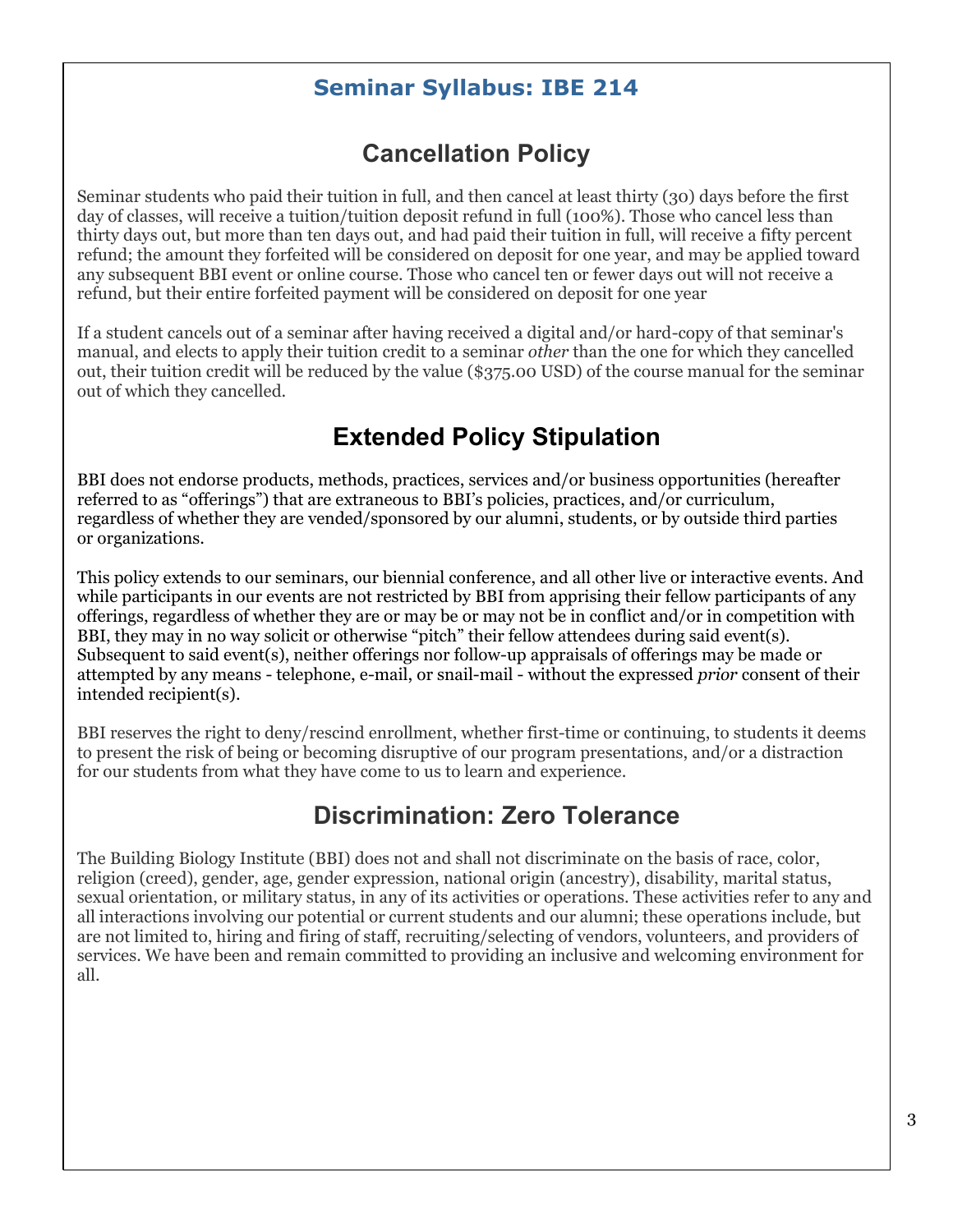#### **Seminar Syllabus, IBE 214**

## **Seminar Synopsis**

<span id="page-3-0"></span>This 4-day seminar condenses and combines the current 211 (IAQ) and 212 (EMR) seminars. It contains the practical information that design and building professionals require for new construction and renovations in order to assure that their clients receive optimal healthy environments. The information is also relevant for anyone interested in creating their own healthy spaces with a solid understanding of both air quality and electromagnetics.

Topics include:

- EMR understanding
- EMR installations for new construction and renovation
- IAQ understanding
- IAQ improvements for new construction and renovation
- Lighting and color for health
- Acoustics

<span id="page-3-1"></span>Resources*: IBE Natural, Healthy Buildings Course* [IBE 101], *Prescriptions for a Healthy House*, by Paula Baker-Laporte, et al.

## **Seminar Objectives**

To gain a solid understanding of indoor environmental quality concerns, as they relate to the design and construction of residential buildings. The areas of focus include, biological, chemical and particulate.

To gain a solid understanding of electromagnetic radiation concerns, as they relate to the design and construction of residential buildings. The areas of focus include AC, DC and high frequencies.

To gain an understanding of lighting and daylight and the health concerns of both, as they relate to the design and construction of residential buildings.

To gain an understanding of colour in the built environment and the potential health impactors, as they relate to the design and construction of residential buildings.

To gain an understanding of acoustics and the concerns, as they relate to the design and construction of residential buildings.

## **Seminar Venue (online)**

<span id="page-3-2"></span>Administering an abundance of caution, we have decided to move this seminar online. We are currently working on the specific details with our staff and instructors to ensure each student still receives personalized attention and learning for which we are known. The seminar will consist of prerecorded sessions accessible online, augmented by live Q & A sessions with the instructor.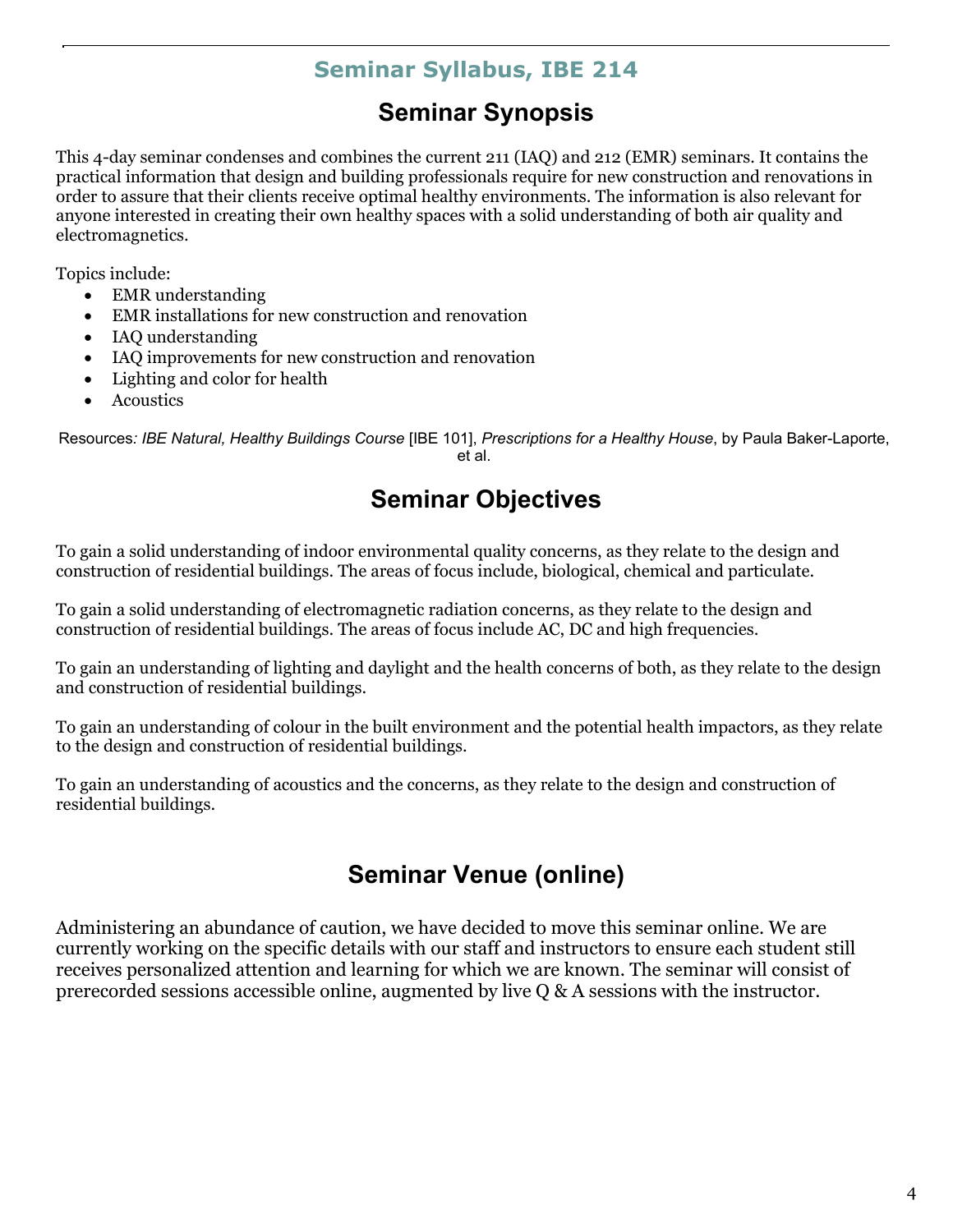#### **Seminar Syllabus, IBE 214**

#### **Seminar Schedule**

#### <span id="page-4-0"></span>Day One, Friday, 14 October 2022 **INTRUCTION TO BUILDING BIOLOGY AND INDOOR ENVIRONMENTAL QUALITY**

- Introduction to Building Biology
- Introduction IEQ
- Building science basics
- Moisture, temperature, air movement
- Biological concerns
- Biological solutions

#### Day Two, Saturday, 15 October 2022 **CHEMICALS, PARTICULATES, EXPOSURES**

- Chemical exposures/solutions
- Particulate exposures/solutions
- Radioactive exposures/solutions

#### Day Three, Sunday, 16 October 2022 **INTRODUCTION TO ELECTROMAGNETIC RADIATION**

- Low frequencies
- Low frequencies, concerns and solutions
- Introduction to Alternative Wall Systems
- High frequencies
- High frequencies, concerns and solutions
- DC electric and magnetic fields
- DC electric/magnetic fields, concerns and solutions

#### Day Four, Monday, 17 October 2022 **LIGHTING AND COLOR FOR HEALTH**

- Daylighting, concerns and solutions
- Electrical lighting, concerns and solutions
- Color: natural and synthetic
- Acoustics, definitions and types
- Acoustics, concerns and solutions
- Final Exam